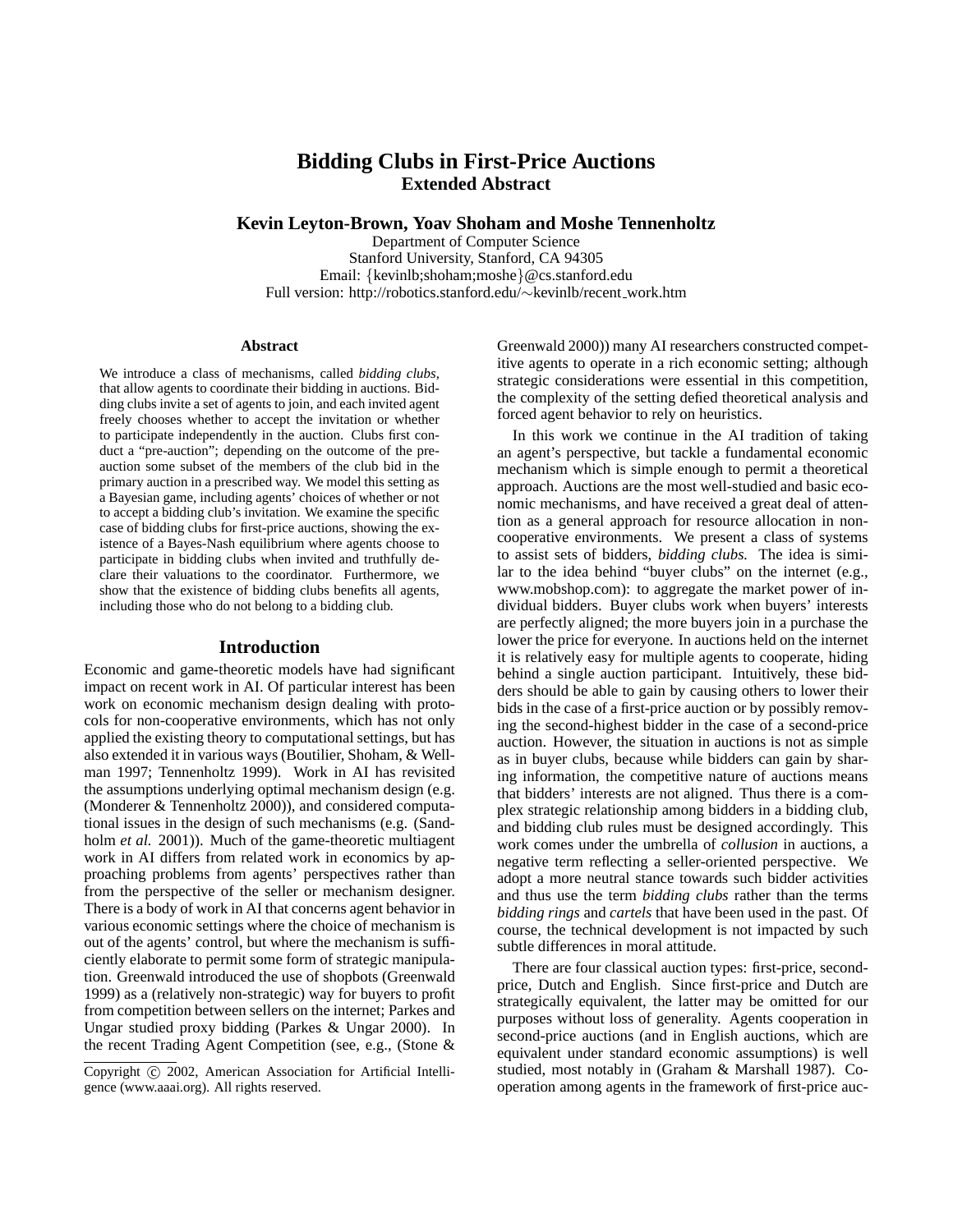tions has received much less attention. This is possibly explained by the fact that since second-price auctions give rise to dominant strategies, it is possible to study collusion in many settings related to these auctions without performing strategic equilibrium analysis. The key exception to the scarcity of formal work on first-price auctions is a very influential paper by McAfee and McMillan (McAfee & McMillan 1992). Several sections of their paper are directly applicable to our work, including the discussion of enforcement and the argument for independent private values as a model of agents' valuations as well as parts of their model. However, the setting introduced in their work assumes that a fixed number of agents participate in the auction and that all agents are part of a single cartel that coordinates its behavior in the auction. The authors show optimal collusion protocols for "weak" cartels (in which transfers between agents are not permitted: all bidders bid the reserve price, using the auctioneer's random tie-breaking rule to select a winner) and for "strong" cartels (the cartel holds a pre-auction, the winner of which bids the reserve price in the main auction while all other bidders sit out; the winner distributes some of his gains to other cartel members through side payments). A small part of the paper deals with the case where in addition to the single cartel there are also additional agents. However, results are shown only for two cases: (1) when non-cartel members bid without taking the existence of a cartel into account and (2) when each agent *i* has valuation  $v_i \in \{0, 1\}$ .

An earlier paper (Leyton-Brown, Shoham, & Tennenholtz 2000) anticipated some of our results, considering bidding clubs for five different economic mechanisms. This earlier paper considered bidding clubs for first-price auctions, second-price auctions, parallel second-price auctions with substitutable goods, second-price auctions with complementary goods, and general mechanisms where agents' valuations are drawn from a finite set. However, this earlier paper was not developed in the context of a general game-theoretic model. For example, it relied upon the assumption that only a single bidding club exists and that bidders who were not invited to join the club behave as though they are not aware of the possibility that a bidding club might exist. This makes the analysis carried out in that earlier work restrictive and limited from a game-theoretic perspective. Our current paper is a substantial extension and generalization of that earlier work, concentrating on the case of first-price auctions.

#### **Distinguishing Features of our Model**

Our goal in this work is to study cooperation between selfinterested bidders in a rich model that captures many of the characteristics of auctions on the internet. This leads to many differences between our model and models proposed in (McAfee & McMillan 1992) and (Graham & Marshall 1987). We argue that a model of internet auctions with bidding clubs should include the following features:

- 1. The number of bidders is stochastic.
- 2. A bidding club may contain any subset of the bidders in the auction (e.g., it is not restricted to contain all bidders)
- 3. No limit to the number of bidding clubs in any auction.
- 4. All agents behave strategically, taking into account the possibility that other agents may collude.

The first feature above is crucial. In many real-world internet auctions, bidders are not aware of the number of other agents in the economic environment. A bidding club that drops one or more bidders is thus undetectable to other bidders in such an auction. An economic environment with a fixed number of bidders would not model this uncertainty, as the number of involved bidders would be common knowledge among all bidders regardless of the number of bids received in the auction. For this reason, we consider economic environments where the number of bidders is chosen at random, drawing on a model of auctions with stochastic numbers of participants from a second paper by McAfee and McMillan which is unrelated to collusion (McAfee & McMillan 1987); we also refer to equilibrium analysis of this model from (Harstad, Kagel, & Levin 1990).

To make bidding clubs a reasonable model of collusion in internet auctions, we restrict our protocols as follows:

- 1. Bidders must be free to decline an invitation to join a bidding club without (direct) penalty. In this way we include the choice to collude as one of agents' strategic decisions, rather than assuming that agents will collude.
- 2. Bidding club coordinators must make money on expectation, and must never lose money. This ensures that thirdparties have incentive to run bidding club coordinators.
- 3. The bidding club protocol must give rise to an equilibrium where all invited agents choose to participate, even when the bidding club operates in a single auction as opposed to a sequence of auctions. Thus agents can not be induced to collude in a given auction by the threat of being denied future opportunities to collude. This restriction is necessary for modelling internet auction settings in which the pool of participants varies substantially from one auction to the next, and where many bidders are interested in participating only in single auctions.

## **Overview**

The first part of our paper does not directly concern bidding clubs. First, we consider different variations on the firstprice auction mechanism. We begin with classical first-price auctions, in which the number of bidders is common knowledge, and then consider first-price auctions where the number of bidders is drawn from a known distribution. Combining results from both auction types, we present first-price auctions with participation revelation: auctions in which the number of bidders is stochastic, but the auctioneer announces the number of participants before taking bids. This is the auction mechanism upon which we will base our bidding club protocol for first-price auctions.

The second part of our paper is concerned explicitly with bidding clubs, using material from the first part to present a general model of bidding clubs and then a bidding club protocol for first-price auctions. First, we describe an economic environment with the following novel features:

- A finite set of bidding clubs is selected from an infinite set of potential bidding clubs.
- A finite set of agents is selected to participate in the auction, from an infinite set of potential agents. Some agents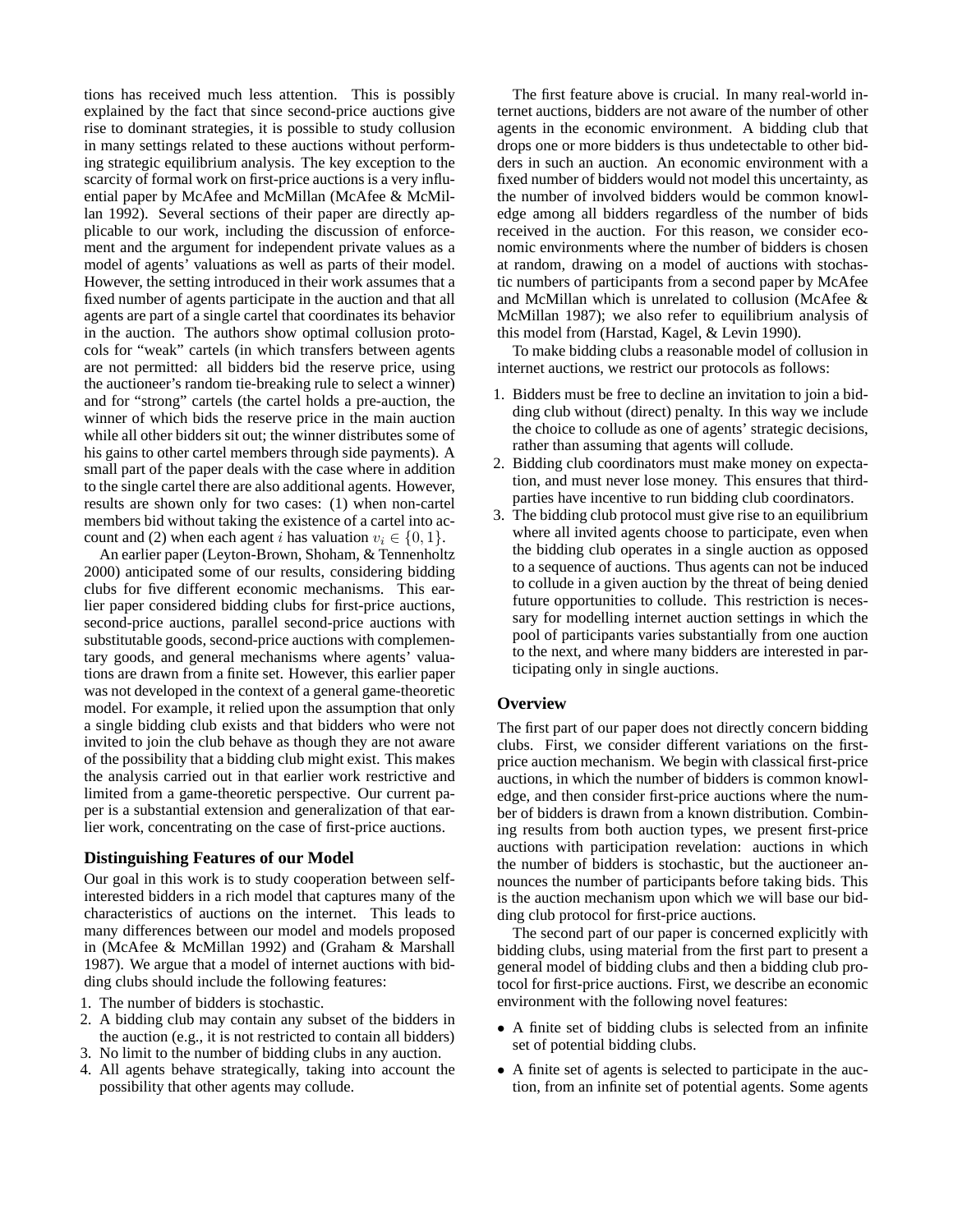are associated with bidding clubs, and the whole procedure is carried out in such a way that no agent can gain information about the total number of agents in the economic environment from the fact of his own selection.

• The space of agent types is expanded to include both an agent's valuation, and the number of agents present in that agent's bidding club (equal to one if the agent does not belong to a bidding club).

We introduce notation to describe each agent's beliefs about the number of agents in the economic environment, conditioned on that agent's private information. Next, we examine bidding club protocols for first-price auctions. We begin with two assumptions about the distribution of agent valuations: the first related to continuity of the distribution, and the second to monotonicity of equilibrium bids. We then give a bidding club protocol for first-price auctions with participation revelation, and present our main technical results:

- It is an equilibrium for agents to accept invitations to join bidding clubs when invited and disclose their true valuations to their coordinator, and for singleton agents to bid as they would in an auction with a stochastic number of participants in an economic environment without bidding clubs, in which the distribution over the number of participants is the same as in the bidding clubs setting.
- In equilibrium each agent is better off as a result of his own club (that is, his expected payoff is higher than would have been the case if his club never existed, but other clubs—if any—still did exist).
- In equilibrium each club increases all non-members' expected payoffs, as compared to equilibrium in the case where all club members participated in the auction as singleton bidders, but all other clubs—if any—still existed.
- In equilibrium each agent's expected payoff is identical to the case in which no clubs exist. If clubs are willing to make money (or break even) only on expectation, they could distribute some of their *ex ante* expected profits among the club members, ensuring that all bidders gain.

## **First-Price Auctions**

Let T be the set of possible agent types. The type  $\tau_i \in \mathcal{T}$  of agent *i* is the tuple  $(v_i, s_i) \in V \times S$ .  $v_i$  denotes an agent's valuation: his maximal willingness to pay for the good offered by the center. We assume that  $v_i$  represents a purely private valuation for the good, and that  $v_i$  is selected independently from the other  $v_j$ 's of other agents from a known distribution,  $F$ , having density function  $f$ . By  $s_i$  we denote agent *i*'s signal: his private information about the number of agents in the auction. In this section we will consider the simple case where  $S = \{ \emptyset \}$ : it is common knowledge that all agents receive the null signal, and hence gain no additional information about the number of agents. Recall that the economic environment itself is always common knowledge, and so agents always have some information about the number of agents even when they receive the null signal.

## **Classical first-price auctions**

In a classical first-price auction, the economic environment consists of n agents. Each participant submits a bid in a sealed envelope; the agent with the highest bid wins the good and pays the amount of his bid, and all other participants pay nothing. In the case of a tie, the winner of the auction is selected uniformly at random from the bidders who tied for the highest bid. The equilibrium analysis of first-price auctions is quite standard:

**Proposition 1** *If valuations are selected independently and uniformly from* [0, 1] *then it is a symmetric equilibrium for each agent i to follow the strategy*  $b(v_i) = \frac{n-1}{n} v_i$ .

Using classical equilibrium analysis it is possible to show how classical first-price auctions can be generalized to an arbitrary continuous distribution F.

**Proposition 2** *If valuations are selected from a continuous distribution* F *then it is a symmetric equilibrium for each agent i to follow the strategy*  $b(v_i) = v_i F(v_i)^{-(n-1)} \int_0^{v_i} F(u)^{n-1} du.$ 

In both cases, observe that although  $n$  is a free variable,  $n$  is not a parameter of the strategy; the same is true of the distribution F. Agents deduce this information from their full knowledge of the economic environment. It is useful, however, to have notation specifying the amount of the equilibrium bid as a function of both  $v$  and  $n$ . We write equilibrium bid as a function of both v and *t*<br>  $b^{e}(v_i, n) = v_i - F(v_i)^{-(n-1)} \int_0^{v_i} F(u)^{n-1} du$ .

## **First-price auctions with a stochastic number of bidders**

It is also possible to model an economic environment in which the number of agents is not a constant, but is instead chosen stochastically from a known probability distribution P; by  $p_j$  we denote the probability that there are exactly j agents. An equilibrium for this setting was demonstrated in (Harstad, Kagel, & Levin 1990):

**Proposition 3** *If valuations are selected from a continuous distribution* F *and the number of bidders is selected from the distribution*  $P$  *then it is a symmetric equilibrium for each agent i to follow the strategy*  $b(v_i) = \sum_{j=2}^{\infty} p_j b^e(v_i, j)$ *.* 

Observe that  $b^e(v_i, j)$  is the amount of the equilibrium bid for a bidder with valuation  $v_i$  in a setting with j bidders as described above. P is deduced from the economic environment. We overload our previous notation for the equilibrium bid, this time as a function of the agent's valuation and the probability distribution  $P$ . Thus we write uation and the probability dis<br>  $b^{e}(v_i, P) = \sum_{j=2}^{\infty} p_j b^{e}(v_i, j).$ 

## **First-price auctions with participation revelation**

In an economic environment with a stochastic number of bidders, the auctioneer may choose to reveal the number of participants to all bidders, for example by introducing a twophase mechanism with revelation of the number of participants between the stages. Specifically, we define a first-price auction with participation revelation as follows:

1. Agents indicate their intention to bid in the auction.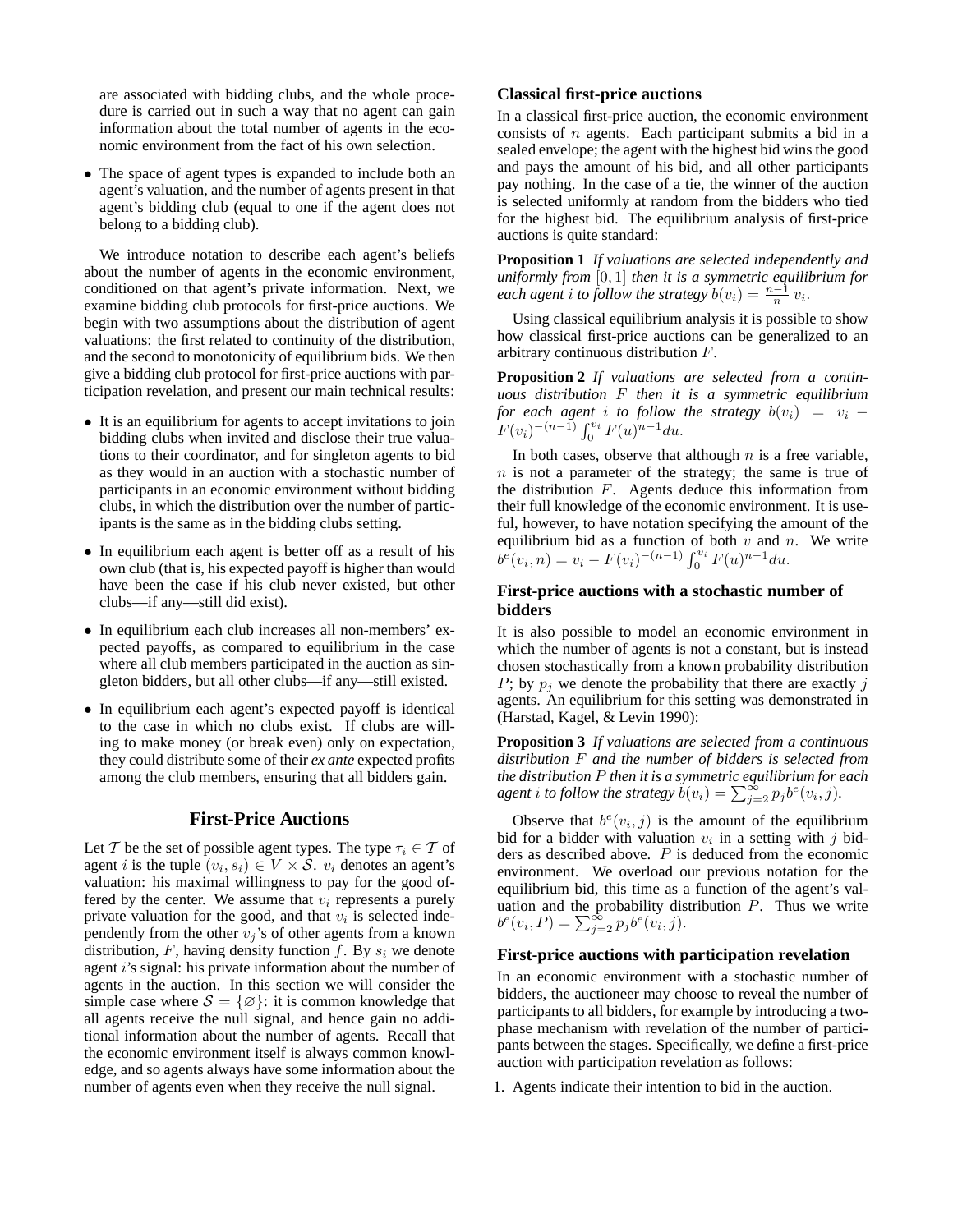- 2. The auctioneer announces  $n$ , the number of agents who registered in the first phase.
- 3. Agents submit bids to the auctioneer. The auctioneer only accepts bids from agents who registered in the first phase.
- 4. The agent who submitted the highest bid is awarded the good for the amount of his bid; all other agents pay 0.

Unsurprisingly, it is an equilibrium for bidders to bid as in a classical first-price auction:

**Proposition 4** *There exists an equilibrium of the first-price auction with participation revelation where every agent* i *in*dicates the intention to participate and bids  $b^e(v_i, n)$ .

In our discussion of bidding clubs we will be concerned with first-price auctions with information revelation, but we will show an equilibrium in which the number of agents registering in the first phase is smaller than the total number of agents participating in the auction, because some bidders with low valuations drop out as part of a collusive agreement. The auctioneer's declaration acts as a signal about the total number of bidders, but individual agents will still be uncertain about the total number of opponents they face.

## **Auction Model for Bidding Clubs**

We now give a formal description of the economic environment in which bidding clubs operate, define the bidding club mechanism for bidding club members, and define symmetric Bayes-Nash equilibria. Because our aim is not to model a situation where agents' *decision* to collude is exogenous as this would gloss over the question of whether the collusion is stable—we include the collusive protocol as part of the model and show that it is individually rational *ex post* (i.e., after agents have observed their valuations) for agents to choose to collude. However, we do consider exogenous the selection of the sets of agents who are *invited* to collude.

## **The Economic Environment**

We construct an economic environment  $E$  consisting of a set of agents who have non-negative valuations for a good at auction, the distinguished agent 0 and a set of bidding club coordinators who may invite agents to participate in a bidding club. Intuitively, the number of agents in each bidding club is independent of the number of agents in every other bidding club, because we construct an environment where an agent's belief update after observing the number of agents in his bidding club does not result in any change in the distribution over the number of *other* agents in the auction.

**Coordinators** Coordinators are not free to choose their own strategies; rather, they act as part of the mechanism for a subset of the agents in the economic environment. We denote the probability that an auction will involve  $n_c$  potential coordinators as  $\gamma_C(n_c)$ .  $\gamma_C$  may be any distribution satisfying  $\gamma_C(0) = \gamma_C(1) = 0$ : at least two potential coordinators will be associated with each auction. We assume that the name of each potential coordinator is selected from the uniform distribution on  $[0, 1]$ .

**Agents** The probability that n agents will be associated with a potential coordinator is denoted  $\gamma_A(n)$ .  $\gamma_A$  may be any distribution satisfying  $\gamma_A(0) = 0$  and  $\gamma_A(1) < 1$ . If only one (actual) agent is associated with a potential coordinator, the potential coordinator will not be actualized and hence the agent will not belong to a bidding club. In this way we model agents who participate directly in the auction without being associated with a coordinator. If more than one agent is associated with a potential coordinator, the coordinator *is* actualized and all the agents receive an invitation to participate in the bidding club. As before, we assume that the name of each agent associated with a potential coordinator is selected from the uniform distribution on [0, 1]. The key consequence of our technical construction of coordinator and agent names is that an agent's knowledge of the coordinator with whom he is associated does not give him additional information about what other agents have been selected. Any other technique for providing this property may also be used; e.g., other constructions draw coordinator and agent names from finite sets.

**Signals** Each agent receives a signal informing him of the number of agents in his bidding club; we denote this signal  $s_i$ . Of course, if this number is 1 then there is no coordinator for the agent to deal with, and he will simply participate in the main auction. Note also that agents are neither aware of the number of potential coordinators for their auction nor the number of actualized potential coordinators, though they are aware of both distributions.

**Beliefs** Each agent has beliefs about the number of agents in the economic environment. Not all agents have the same beliefs—agents who have been signaled that they belong to a bidding club will expect a larger number of agents than singleton agents. We denote by  $p_m^{n,k}$  the (true) probability that there will be a total of  $m$  agents in the auction, given that  $n$  potential coordinators were selected and that there are  $k$ agents associated with one of the potential coordinators; we denote the whole distribution  $P^{n,\tilde{k}}$ . Because the numbers of agents in each bidding club are independent, every agent in the whole auction has the same beliefs about the number of other agents in the economic environment discounting those agents in his own bidding club. Hence agent i's beliefs are described by the distribution  $P^{n,s_i}$ .

### **The Auction Mechanism**

Bidding clubs, in combination with a main auction (along the lines of (Monderer & Tennenholtz 2000)), induce this auction mechanism for their members:

- 1. A set of bidders is invited to join the bidding club.
- 2. Each agent i sends a message  $\mu_i$  to the bidding club coordinator. This may be the null message, which indicates that the agent will not participate in the coordination and will instead participate freely in the main auction. Otherwise, agent i agrees to be bound by the bidding club rules, and  $\mu_i$  is agent i's declared valuation for the good. Of course, i can lie about his valuation.
- 3. Based on commonly-known rules, and on the information all the members supply, the coordinator selects a subset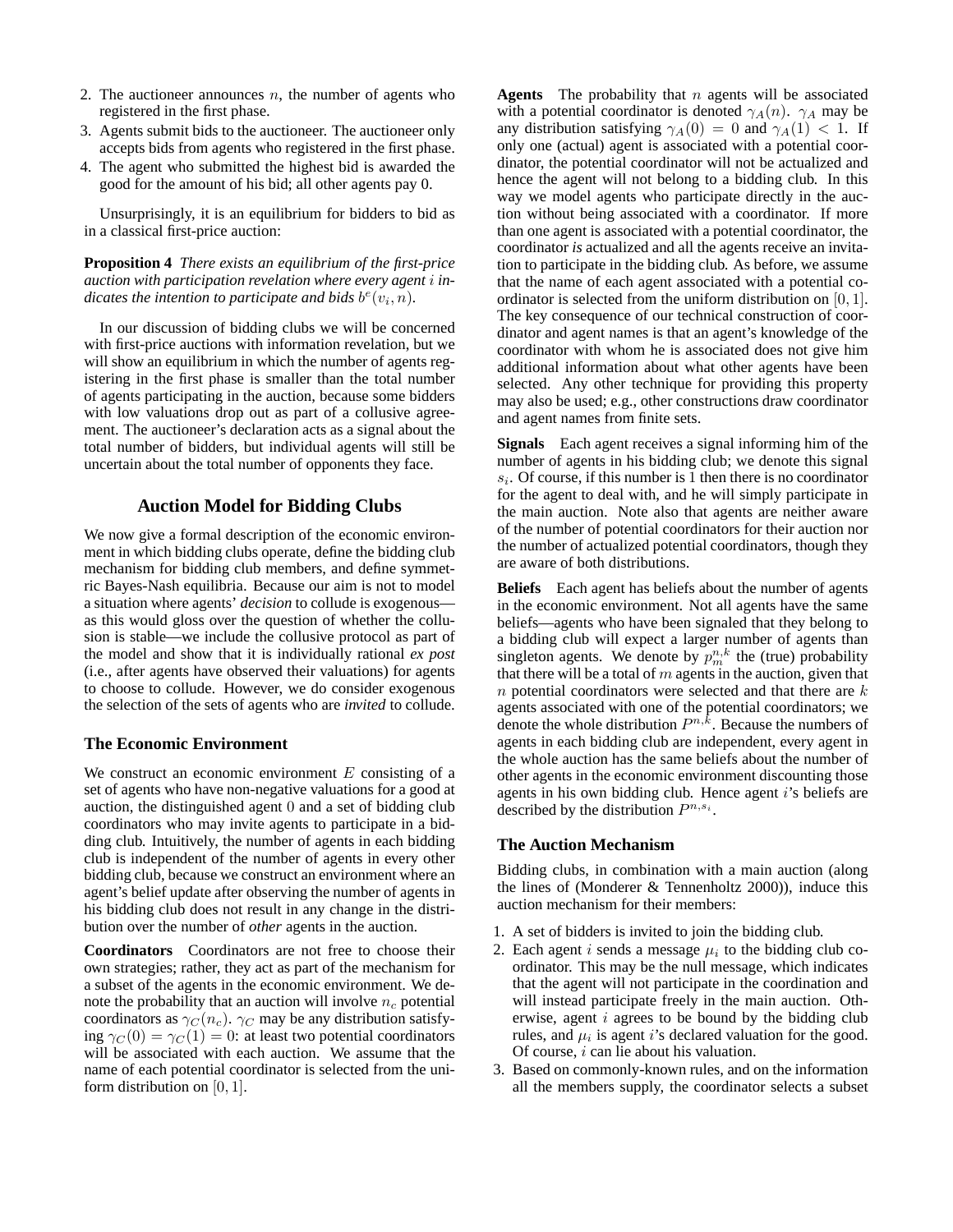of the agents to bid in the main auction. The coordinator may bid on behalf of these agents (e.g., using their ID's on the auction web site) or it may instruct agents on how to bid. In either case we assume that the coordinator can force agents to bid as desired, for example by imposing a charge on agents who do not behave as directed.

4. If a bidder represented by the coordinator wins the main auction, he is made to pay the amount required by the auction mechanism to the auctioneer, and may be required to make an additional payment to the coordinator.

Any number of coordinators may participate in an auction. However, we assume that all coordinators follow the same protocol, which is common knowledge. Singleton bidders submit messages directly to the auctioneer in the main auction, pay the amount of their message if they win.

## **The Bayesian Game**

Given our economic environment and auction mechanism, a well-defined Bayesian game will be specified by every tuple of primary auction type, bidding club rules and distributions over agent types, numbers of agents and numbers of bidding clubs. A strategy  $b_i : \mathcal{T} \to \mathcal{M}$  for agent i is a mapping from his type  $\tau_i$  to a message  $\mu_i$ . This may be the null message, which indicates non-participation in the auction.  $\Sigma$  denotes the set of possible strategies, i.e., the set of functions from types to messages in  $M$ . Each agent's type is that agent's private information, but the whole setting is common knowledge. For notational simplicity we only define symmetric equilibria, where all agents bid the same function of their type, as this is sufficient for our purposes in this paper. By  $\hat{L}_i(\tau_i, b_i, b^{j-1})$  we denote agent i's  $ex$  *post* expected utility given that his type is  $\tau_i$ , he follows the strategy  $b_i$ , all other agents use the strategy  $b_i$ , and there are a total of  $j$  agents. Let  $A$  be the set of participants in the auction, where  $|A| = n$ . The strategy profile  $b^n \in \Sigma^n$ is a symmetric Bayes-Nash equilibrium if and only if  $\forall i \in$ is a symmetric Bayes-Nash equilibrium if and only if  $A, \forall \tau_i \in \mathcal{T}, b \in \text{argmax}_{b_i \in \Sigma} \sum_{j=2}^{\infty} p_j^{\tau_i} L_i(\tau_i, b_i, b^{j-1}).$ 

# **Bidding Clubs for First-Price Auctions**

## **Assumptions**

Our results hold for a broad class of distributions of agent valuations—all those for which the following two assumptions are true. First, we assume that  $F$  is continuous and atomless. Before giving our second assumption, we define  $P_{x\geq i} = \sum_{x=i}^{\infty} p_x$ , and define the relation "<", corresponding to a notion of stochastic dominance:  $P \leq P^{\tilde{t}}$  iff  $\exists l \vec{(\forall i} \leq l, P_{x \geq i} = P'_{x \geq i}$  and  $\forall i \geq$  $l, P_{x\geq i} \langle P'_{x\geq i}\rangle$ . Our second assumption is that  $(P \langle P \rangle)$  $P'$ ) implies that  $\forall v, b^e(v, P) < b^e(v, P')$ . Intuitively, we assume that every agent's symmetric equilibrium bid in a setting with a stochastic number of participants drawn from  $P'$  is strictly greater than that agent's symmetric equilibrium bid in a setting with a stochastic number of participants drawn from P, whenever  $P'$  stochastically dominates  $\tilde{P}$ .

#### **First-Price Auction Bidding Club Protocol**

What follows is the first-price auction bidding club protocol for a coordinator who has invited  $k$  agents:

- 1. Each agent  $i$  sends a message  $\mu_i$  to the coordinator.
- 2. If at least one agent declines participation then the coordinator registers in the main auction for every agent who accepted the invitation to the bidding club. For each bidder i, the coordinator submits a bid of  $b^e(\mu_i, P^{n,k})$ , where  $n$  is the number of bidders announced by the auctioneer.
- 3. If all agents accepted the invitation, the coordinator drops all bidders except the bidder with the highest reported valuation, who we will denote as bidder  $h$ . For  $h$  the coordinator will place a bid of  $b^e(\mu_h, P^{n,1})$  in the main auction.
- 4. If bidder  $h$  wins in the main auction, he is made to pay  $b^e(\mu_h, P^{n,1})$  to the center and  $b^e(\mu_h, P^{n,k})$  –  $b^e(\mu_h, P^{n,1})$  to the coordinator.

**Theorem 1** *It is an equilibrium for all bidding club members to choose to participate and to truthfully declare their valuations to their respective bidding club coordinators, and for all non-bidding club members to participate in the main auction with a bid of*  $b^e(v, P^{n,1})$ *.* 

*Remark.* Despite the fact that this is the central theorem of this paper, it is difficult to summarize here as it makes use of two general lemmas and consists of a lengthy case analysis. In particular, in one of these lemmas we identify a particular class of auction mechanisms that are asymmetric in the sense that every agent is subject to the same allocation rule but to a potentially different payment rule, and furthermore that agents may receive different signals. We show that truthful bidding is an equilibrium for this class of mechanisms. Under the equilibrium demonstrated in the theorem the coordinator makes money on expectation and never loses money. The equilibrium also gives rise to an economically efficient allocation: i.e., the good is allocated to the agent with the globally highest valuation.

### **Do bidding clubs cause agents to gain?**

We can show that bidders are better off being invited to a bidding club than being sent to the auction as singleton bidders. Intuitively, an agent gains by not having to consider the possibility that other bidders who would otherwise have belonged to his club might themselves be bidding clubs.

**Theorem 2** *An agent* i *has higher expected utility in a bidding club of size* k *bidding as described in theorem 1 than he does if the bidding club does not exist and* k *additional agents (including* i*) participate directly in the main auction as singleton bidders, again bidding as in theorem 1.*

We can also show that singleton bidders and members of other bidding clubs benefit from the existence of each bidding club in the same sense. Intuitively, other bidders gain from not having to consider the possibility that additional bidders might represent bidding clubs. Paradoxically, other bidders' gain from the existence of a given bidding club is greater than the gain of that club's members.

**Corollary 1** *In the equilibrium described in theorem 1, singleton bidders and members of other bidding clubs have higher expected utility when other agents participate in a given bidding club of size*  $k \geq 2$ *, as compared to a case where* k *additional agents participate directly in the main auction as singleton bidders.*